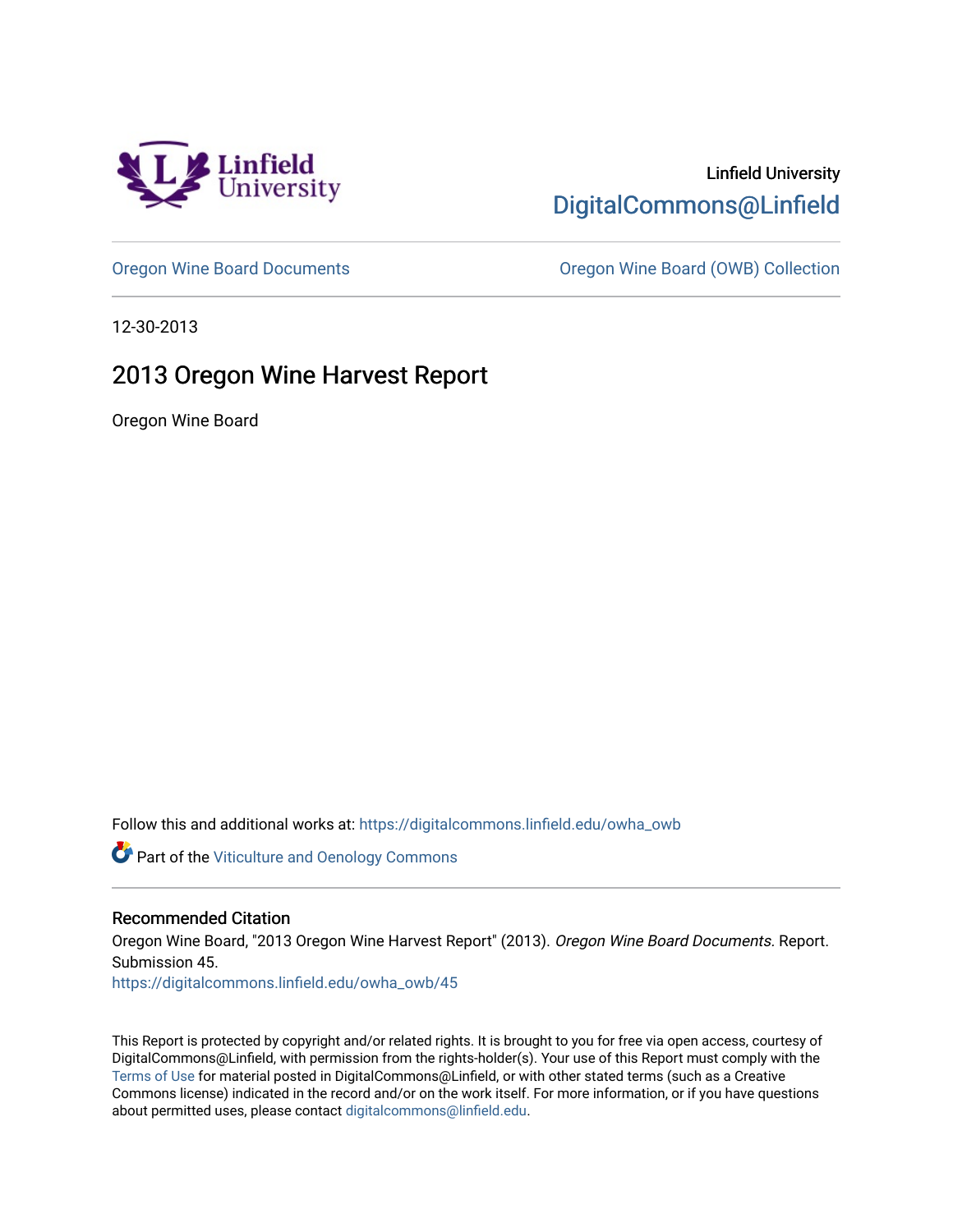**2013 Oregon Wine Harvest Report Oregon Wine Board Dec. 30, 2013**

## **Oregon's 2013 wine-grape harvest will be remembered as a play in two acts**

Oregon's 2013 wine-grape harvest may be best remembered as a play in two acts, with a wet intermission. The 2013 harvest was definitely not for the faint of heart. What looked like a potential uneventful and easy harvest going into September turned out to challenge even the most skilled vintners when the warm, dry summer was abruptly interrupted by a weekend of record rainfall.

Winegrowers throughout the state, however, are optimistic that the 2013 harvest will result in solid wines, even great wine in many instances – not that it wasn't a nail-biting route to get there.

The vintage began warmer than usual with early bud break across most of the state's wine growing regions, which led into a long, warm summer. That was followed by the jarring interruption of the late September rain with a final redemption of more dry and warm weather through October. Some believe that this high drama also brought with it inspiration in the form of creative vineyard management and virtuoso winemaking.

The 2013 harvest began on a high note in September, with some harvesting as early as the first week, but most of the harvest was well under way by the middle of the month. It was the earliest start to harvest in a number of years. The warmth of the long, dry summer raised expectations of warm weather vintages in 2003 and 2006. All of that came to a screeched halt in the final week of September when the still powerful remnants of a typhoon that hit Japan a few days earlier barreled ashore.

While some had already harvest ripe fruit – especially white varieties – much of the crop remained on the vine through the final deluge that hit the weekend of Sept. 28-29. Thankfully, the rains gave way to an extended warm and dry period that lasted the entire month of October and allowed most producers to resume harvesting, albeit with new challenges. Some vintners, who refrained from harvesting until after the rain, were able to gain the benefit of extended hang times, which produced brilliant fruit. One Columbia Gorge winegrower termed October's excellent weather "the endless summer."

The challenges created by the September rain seemed to be more evident in the Willamette Valley, but even there, the range of effects varied. As the rain gave way to a prolonged Indian Summer, rot and mildew became a problem for some while others experienced difficulty maneuvering equipment on the mud-slickened slopes.

The harvests in Southern Oregon and Eastern Oregon were less affected by the rain. Some growers in those two regions are downright giddy about the quality and size of their crops.

The 2013 harvest in Oregon appears to be larger than 2012, possibly in the low doubl- digit percentages. One knowledgeable winegrower believes the yield could top the 2012 record harvest of 50,000 plus tons by as much as 20%. Others are somewhat more hesitant, predicting yields will be up in the 10%-15% range.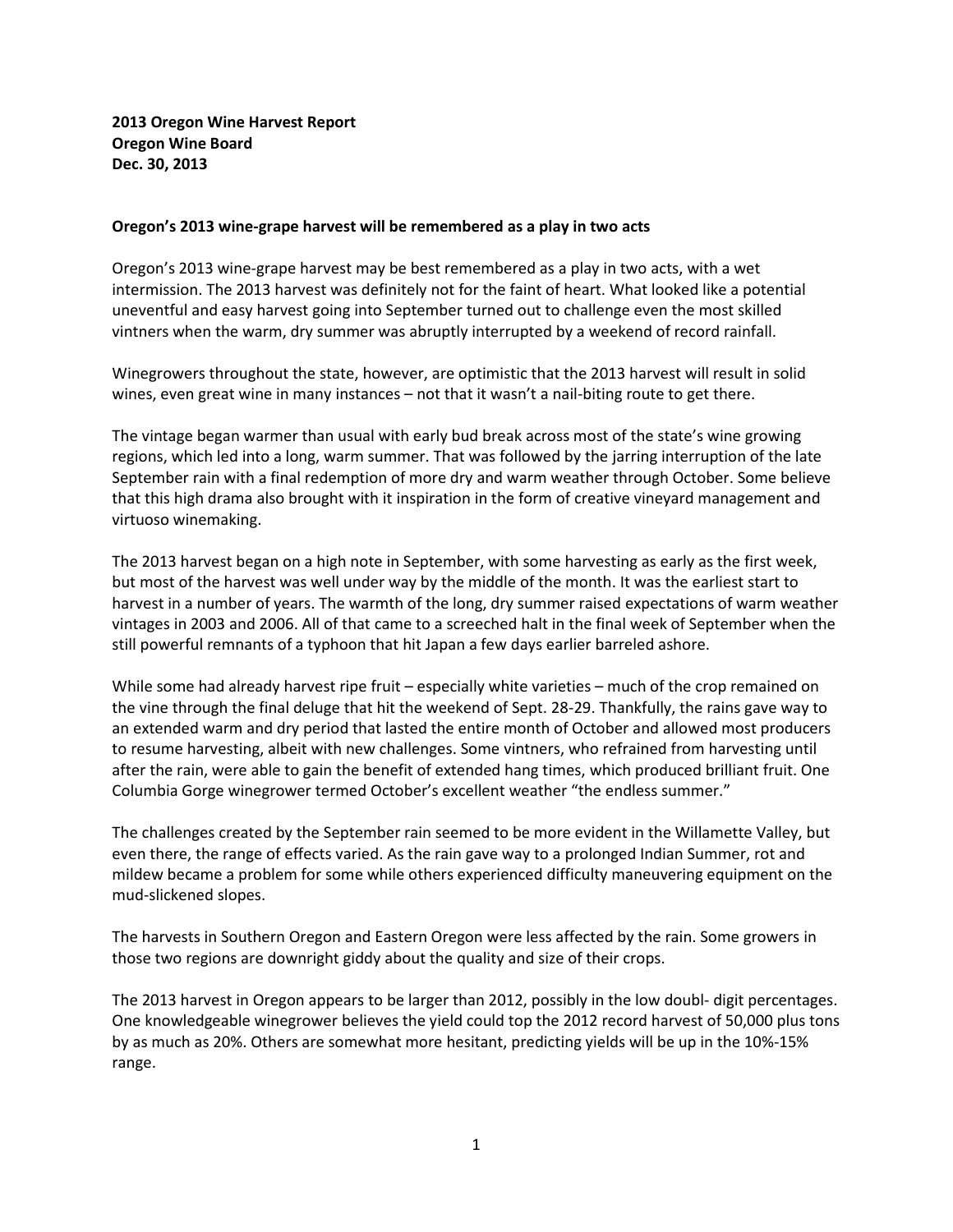Winegrowers optimism grew as they worked their way through the harvest. "The real key is how good was the vintage before we got the rain," said one veteran winemaker. "There was a lot of concentration and ripeness before the rain came." Others speculated that the fruit may have been further along than most thought when the rains came.

The primary issues created by the rain – depending on individual situations – was managing rot and mildew and accurately predicting picking times. In most of these instances, the calls were made daily if not hourly for fruit that was nearly ready to pick when the rains came.

"It became a race to harvest the fruit that was most vulnerable to the effects of the rain," said a Salem area grower. "We saw the onset of a lot of problems all at once due to the rain. We flew during that period. It was a real challenge to figure out what blocks come off when."

Another pointed out that the rain demanded extreme vigilance as the harvest continued, requiring extra careful sorting in the field and again at the sorting table in the winery and close attention throughout fermentation.

"If you had late fruit, it hung awhile and the conditions got great," said a mid-Willamette Valley grower. "I have some of the best whites I've ever made in the cellar."

In the Columbia Gorge where producers are optimistic about the 2013 vintage, the extended warm weather in October, combined with long hang times is pointing to not only a high quality vintage, but yields up to 50% larger than a year ago.

Some Southern Oregon sites are in a similar situation. "The weather was near perfect for Southern Oregon," said a Rogue Valley grower. "The vintage seems to be well balanced and clearly a near perfect year. The fruit set was heavy and allowed us to drop fruit to get the best clusters for the wine."

The Umpqua Valley experienced its warmest vintage since 2001, making for very ripe fruit early with high sugars and trailing flavor. There, the crush is expected to be one the best ever in terms of quality and quantity.

Northern Willamette Valley growers, while facing some high risk days around the September rainfall, seem to have largely managed through the situation despite some stressful and uncertain days. Yields may have been down slightly in areas that were inordinately affected by the rain event. But, for those whose fruit was solid at the time of the rain, prospects are shaping up for an excellent 2013 vintage.

"Key blocks were on the mark, especially those harvested a week or two after the rain event," said a Chehalem Mountains producer. "With longer hang time and beautiful protection from botrytis, they held until prefect ripeness."

"To taste through the cellar, you could have said we had an absolutely normal harvest," said one winemaker who has high hopes for the 2013 vintage. "The results turned out so well, but that doesn't mean it was easy."

The 2013 Oregon harvest experience once again tested the mettle of Oregon's winemaking community whose members often view their ability to continue to produce stellar vintages in the face of whatever Mother Nature can throw them as the real test of making great wine.